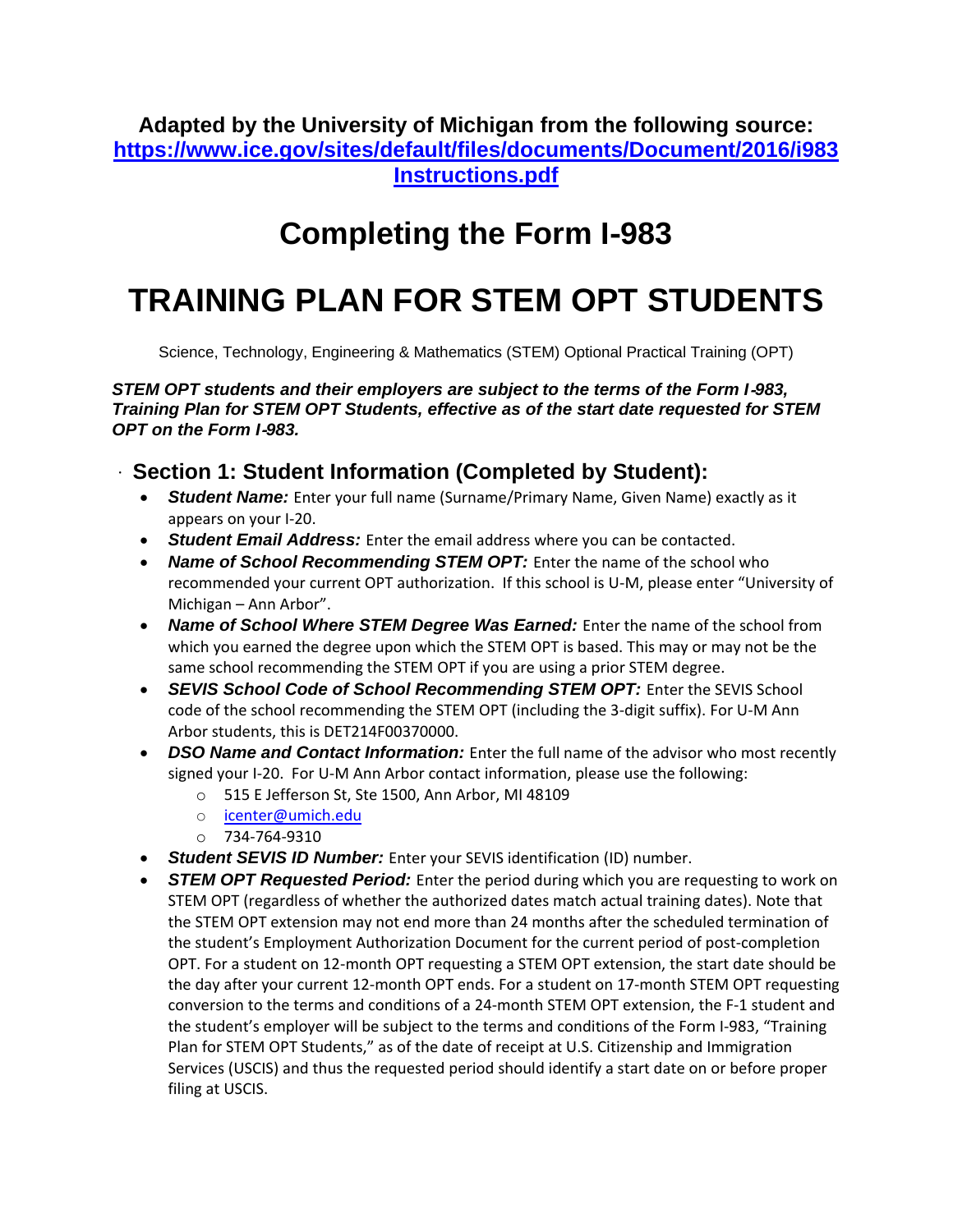- *Qualifying Major and Classification of Instructional Programs (CIP) Code:* Enter your STEM major that qualifies you for the STEM OPT extension, as well as the major's (CIP) code. To see where you can find the CIP code on your I-20, click **[here](http://www.internationalcenter.umich.edu/sites/default/files/CIP%20code.png)**.
- *Level/Type of Qualifying Degree:* Enter the academic level upon which you are basing STEM OPT. (For example, enter Bachelor's, Master's, or Ph.D.)
- *Date Awarded:* Enter the date when the degree, upon which STEM OPT will be based, was awarded.
- *Based on Prior Degree?* Check "Yes" if your STEM OPT participation is based on a previously‐obtained STEM degree, and is not the same degree upon which your current post‐ completion OPT was granted. Check "No" if your STEM OPT participation is based on your most recently obtained degree, and that is the degree upon which your current post-completion OPT is based.
- *Employment Authorization Number:* Enter the "USCIS#" found on your Employment Authorization Document (EAD).

#### **Section 2: Student Certification:**

*Student Certification:* Review the certification and affirm the statement by signature.

#### **Section 3: Employer Information (Completed by Employer):**

- *Employer Name:* Enter your company, university, etc. name.
- *Street Address, Suite, City, State, Zip Code:* Enter the employer or company mailing address.
- **Employer Website URL:** Enter the employer website URL, if available. If no website exists, enter N/A.
- *Employer ID Number (EIN):* Enter the Employer Identification Number (EIN). For students employed at U-M this number is 38-6006309.
- *Number of Full*‐*Time Employees in the United States:* Provide the number of full‐time employees in the United States. For students employed at U-M this number is 52,554.
- *North American Industry Classification System (NAICS) Code:* Enter the company's NAICS code. (Federal statistical agencies use the NAICS code to classify business establishments for the purpose of collecting, analyzing and publishing statistical data related to the U.S. business economy.) NAICS codes are accessible a[t https://www.census.gov/cgi](https://www.census.gov/cgi-bin/sssd/naics/naicsrch?chart=2012)[bin/sssd/naics/naicsrch?chart=2012.](https://www.census.gov/cgi-bin/sssd/naics/naicsrch?chart=2012) For students employed at U-M this number is 611310.
- OPT Training Hours Per Week: Enter the agreed-upon number of average training hours per week*.* In order to qualify for STEM OPT, the student must work a minimum of 20 hours per week.
- *Start Date of Employment:* Enter the date when the student will begin the STEM OPT training with the employer.
- *Compensation:* Enter the dollar amount of salary, stipend, and/or other compensation, and the frequency of pay (per hour, per week, bi-weekly, monthly). Other compensation may include housing, tuition waivers, transportation costs, etc. Note: The terms and conditions of a STEM practical training opportunity (including duties, hours, and compensation) must be commensurate with those applicable to similarly situated U.S. workers, except that a STEM OPT participant must work at least 20 hours per week while employed.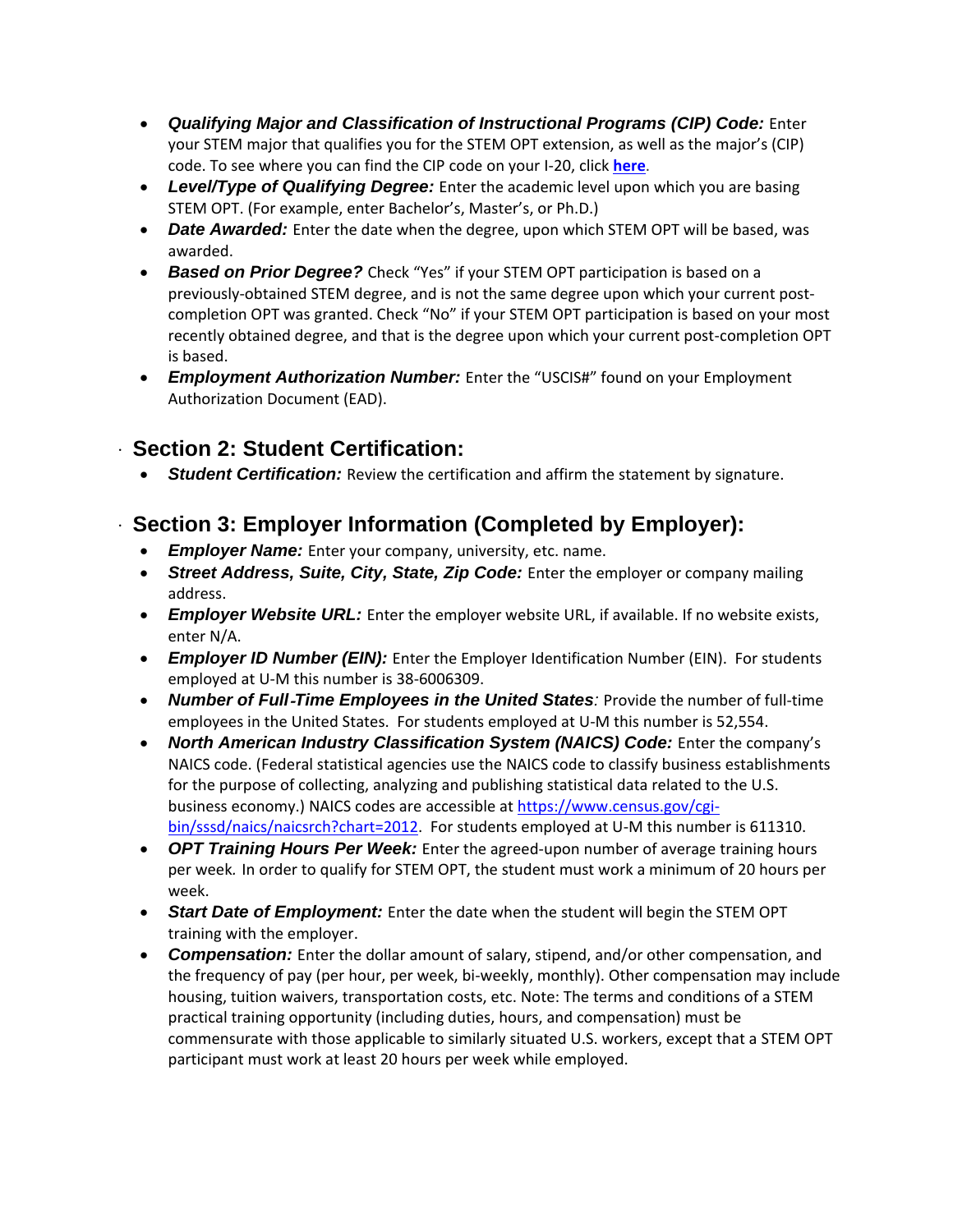#### **Section 4: Employer Certification:**

- *Employer Certification:* The Employer Official with Signatory Authority, who is an appropriate individual in the employer's organization, who is familiar with the student's goals and performance, and who is an employee who has signatory authority for the employer should review the certification and affirm the statement by signature.
- *Note for Employer Official with Signatory Authority:* The Employer Official with Signatory Authority attestation includes the certification at Section 4 (d) which states "The student on a STEM OPT extension will not replace a full‐ or part‐time, temporary or permanent U.S. worker. The terms and conditions of the STEM practical training opportunity—including duties, hours, and compensation—are commensurate with the terms and conditions applicable to the employer's similarly situated U.S. workers or, if the employer does not employ and has not recently employed more than two similarly situated U.S. workers in the area of employment, the terms and conditions of other similarly situated U.S. workers in the area of employment."

### **Section 5: Training Plan for STEM OPT Students (Completed by Employer):**

In order to better ensure the academic benefit and integrity of the extension, Federal regulations require each STEM OPT student to prepare and execute with *his or her* prospective employer a formal training plan that identifies learning objectives and a plan for achieving those objectives. The STEM OPT student and his or her employer must work together to finalize the plan.

- *Student Name:* Enter the student's name (Surname/Primary Name, Given Name) exactly as it appears on the student's SEVIS-issued Form I-20, "Certificate of Eligibility for Nonimmigrant (F-1) Student Status – For Academic and Language Students."
- *Employer Name:* Enter the employer's name, as it appears in "Section 3: Employer Information."
- Site Name: Enter the employer's site name, which may be the same as employer name in Section 3. However, if the student is working for a branch or subsidiary of a large entity, or anywhere other than the headquarters, provide the name of this work site.
- **Site Address:** Enter the exact address of the work site where the STEM practical training will take place.
- *Name of Official:* Enter the name of the appropriate individual in the employer's organization who is familiar with, and will monitor, the student's goals and performance. This may or may not be the same Employer Official as in Section 4.
- *Official's Title:* Enter the title of the appropriate individual in the employer's organization who is familiar with, and will monitor, the student's goals and performance.
- *Official's Email:* Enter the email address of the appropriate individual in the employer's organization who is familiar with, and will monitor, the student's goals and performance.
- *Official's Phone Number:* Enter the phone number of the appropriate individual in the employer's organization who is familiar with, and will monitor, the student's goals and performance.
- *Student Role and the Training Program's Direct Relationship to the Student's Qualifying STEM Degree:* Describe what tasks and assignments the student will carry out during the training and how these relate to the student's STEM degree. The plan must cover a specific span of time, and detail specific goals and objectives.